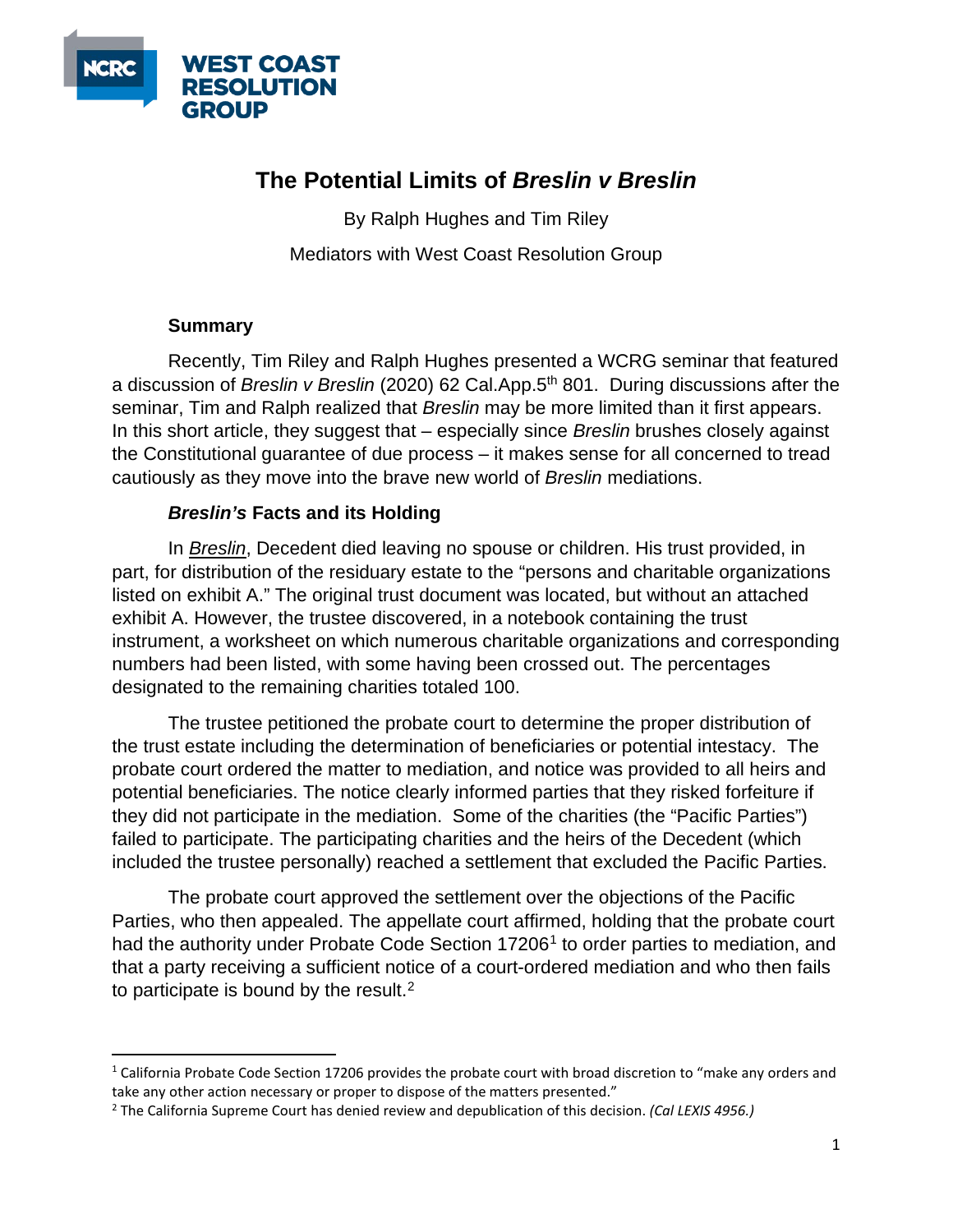

A key fact underlying the court's rejection of the arguments made by the Pacific Parties was that the trust beneficiaries had never been identified.

The opinion begins with:

The trustee of a decedent's trust petitioned the probate court *to determine the trust beneficiaries***.** *The potential trust beneficiaries* received notice of the petition. The probate court ordered the matter to mediation. *The same potential beneficiaries* received notice of the mediation, but some did not participate. (62 Cal.App.5th 801, 803) (Emphasis added.)

When the court rejected the argument that the trustee had breached the trust by personally profiting by the settlement, it observed:

Moreover, the Pacific parties' argument *assumes the beneficiaries of the trust are known. The court did not determine the identity of the beneficiaries*.(62 Cal.App.5th 801, 808) (Emphasis added.)

When the court rejected the argument that the trustee had failed to keep the beneficiaries reasonably informed about the mediation and his intent to execute the settlement agreement, it observed:

First, the probate court *did not determine that the Pacific parties were beneficiaries of the trust.* Second, assuming they were or could have been beneficiaries, the notice of mediation was all the information necessary for them to protect their interest. (62 Cal.App.5th 801, 808) (Emphasis added).

Remembering that a case's holding is limited to its facts, it is clear that the *Breslin* holding is limited to cases in which the beneficiaries are not known, and the only issue is division of the trust estate. The second sentence in the above quotation is *dicta*  and is based on the court's apparent determination that, since the court never determined the beneficiaries, the trustee owed no duty to a beneficiary that could be breached. As mentioned below, a cautious trustee with known beneficiaries would be wise to notify them directly of a *Breslin* mediation.

## **Concerns Raised by Breslin's Facts and Holding**

A trustee who knows the identities of the trust beneficiaries is in a different position than the trustee in *Breslin.* 

A trustee in a mediation that involves issues other than the division of the trust estate is in a different position than the trustee in *Breslin.*

It is not certain that a trustee who entered into a mediation agreement that breached duties to known beneficiaries would find protection under the umbrella of *Breslin.*